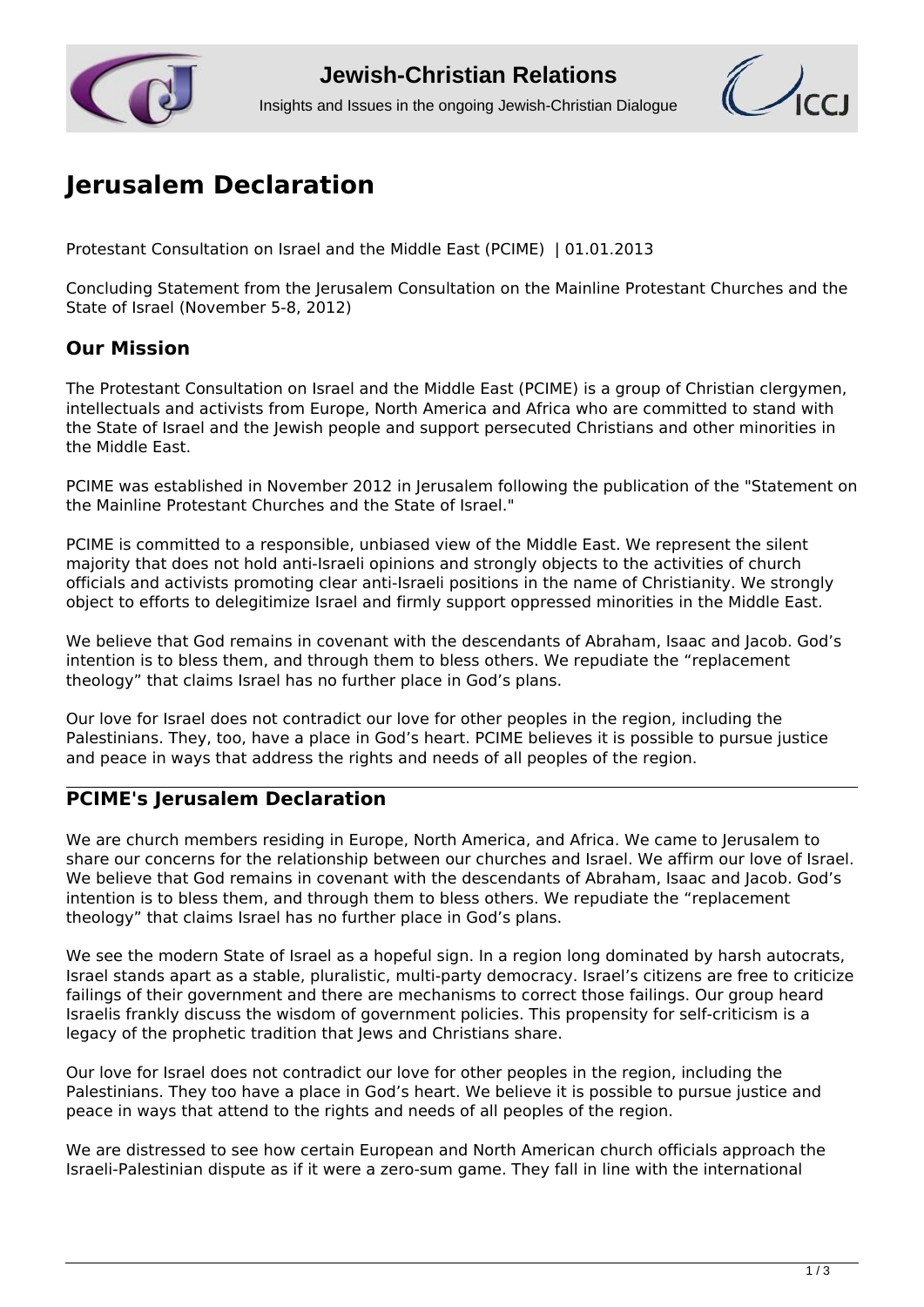campaign that purports to help the Palestinians by delegitimizing Israel. They also promote the radical "Kairos Palestine" clique, which condemns Israel alone out of all the parties to the conflict and favors a "one-state" solution. They target Israel alone for boycott, divestment, and sanctions (BDS). This approach is unjust, and it is unhelpful to the cause of peace.

Whether this effect is intended or not, such strategies lend encouragement to the forces that have vowed to destroy Israel – forces that launch rockets at Israeli civilians on a daily basis. We fear that this approach is not motivated by Christian love for anyone, but quite the opposite. We ask the zealous promoters of those strategies to examine their consciences in this matter.

We have also come to see the hostility to Israel as part of a larger pattern. The forces that refuse to tolerate the existence of a Jewish state are fiercely intolerant of other religious and ethnic minorities in the Middle East. We have heard the testimony of Coptic Christians from Egypt and Assyrian Christians from Iraq, among others, about their sufferings at the hands of aggressive Islamist movements. By contrast, we were assured by authoritative church leaders in Jerusalem that the Christian citizens of Israel do enjoy equal rights of citizenship and a good standard of living, despite occasional frictions with some of their neighbors.

The future of 2,000-year-old Christian communities, and the future of pluralism, are at stake in the Middle East today. We cannot afford to ignore this big picture in which the conflicts around Israel occur. We are committed to stand with Israel and the Jewish people, as we also stand with persecuted Christians and other minorities in the region. We are grateful to Christian leaders in Jerusalem who met with our group, and we promise our prayers for them and their communities.

# **Canada**

- Rev. Andrew Love, United Church of Canada (UCC)

#### **Finland**

- Rev. Inkeri Tahvanainen, Pastor, The Evangelical Lutheran Church of Finland

#### **Germany**

 - Kreiskantorin Christiane Klein, Superintendent of Church Music in the Protestant Church Diocese of Weserbergland, Germany; Chair Friendship Group Israel

- Rev. Albrecht Lohrbaecher, German Protestant Church, Chair Israel Info
- Mr. Johannes Riegger, German Protestant Church, Co-Chair Informationsdienst Israel
- Mrs. Christiane Sahm, German Protestant Church, Co-Chair Friendship Group, Editor

#### **Israel**

- Rev. Dr. Petra Heldt, Co-Chair, Liaison Committee, German Protestant Church

- Malcolm Lowe, Welsh Anglican New Testament Scholar; Fellow, Gatestone Institute

# **Netherlands**

- Rev. Aart Brons, Israel Representative, Dutch Christian Reformed Churches

- Rev. Henk Poot, Christenen voor Israel, The Netherlands

#### **Norway**

- Hanne Nabintu Herland, Historian of comparative religions, lecturer and author

# **Uganda**

 - Bishop Umar Mulinde,, Gospel Life Church International, Namasuba Central Zone, Entebbe Road, Kampala, Uganda-East Africa

# **United Kingdom**

- Rev. Martyn Perry, Patron of Anglican Friends of Israel